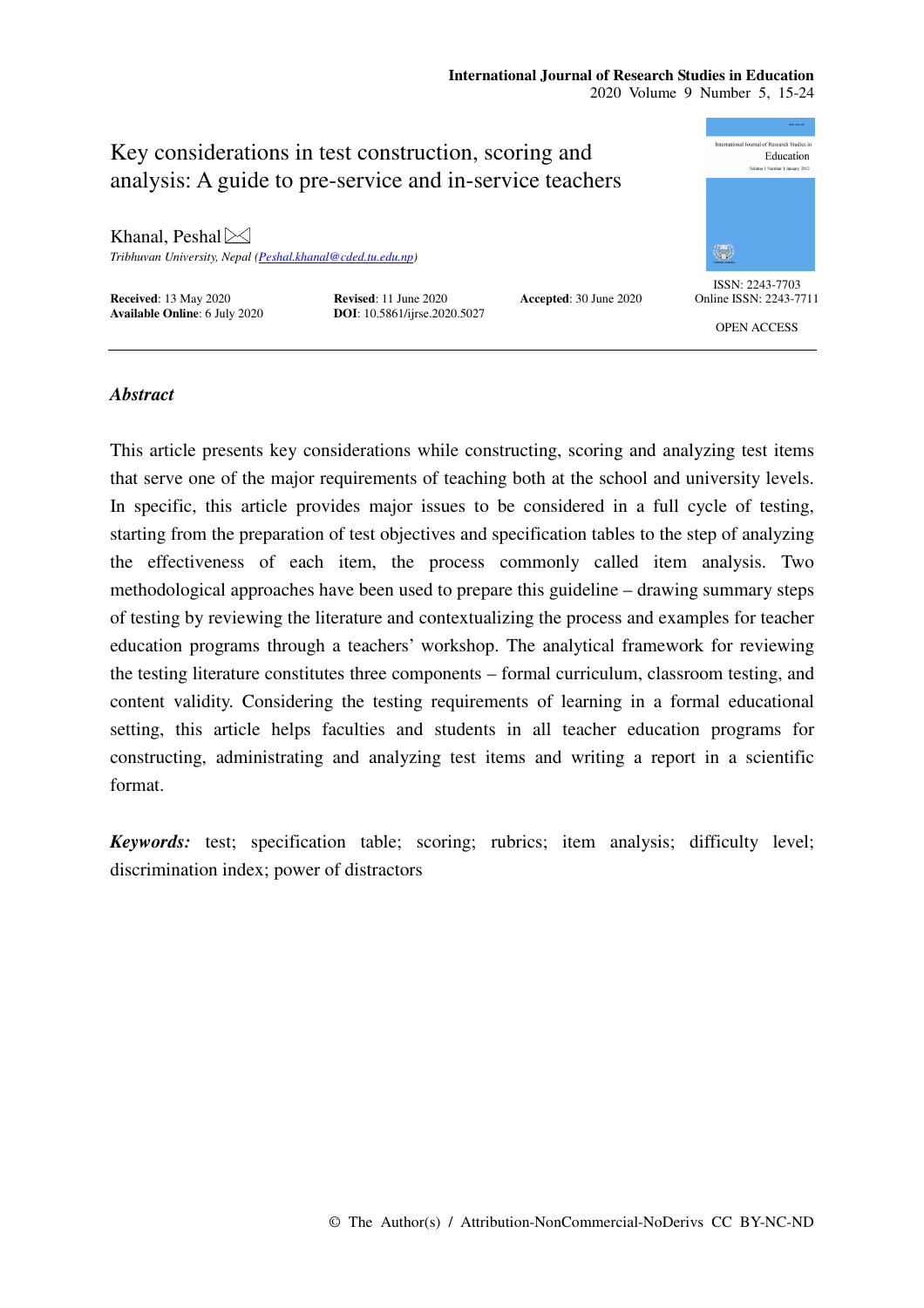# **Key considerations in test construction, scoring and analysis: A guide to pre-service and in-service teachers**

### **1. Introduction**

As the accountability in education has been a growing public concern in the twenty-first century, teachers' knowledge, skills and competency for ensuring reliability and validity of classroom tests remain at the heart of teacher education programs in Nepal and beyond (Miller, Linn, & Gronlund, 2009; Reynolds, Livingston, & Willson, 2011). Reliability and validity of a test is an essential component of any classroom test, as such test not only helps teachers decide student grades but also provides a basis for improving classroom instruction and providing feedback to students for better learning (Fives & DiDonato-Barnes, 2013). Therefore, preparing prospective teachers for test construction and standardization is a pressing need for teacher education programs globally.

As part of the pre-service teacher education course in Nepal and beyond, students are required to prepare a test, administer it in a classroom and analyze the effectiveness of the test by carrying out the process of item analysis. This paper aims to enable students of teacher education programs as well as in-service teachers for carrying out the key tasks of test construction, administration and analysis. Rather than being prescriptive, this paper provides some guidelines and examples which help students to adapt them to suit the needs of their subjects and units. In other words, using the guidelines and examples, students can plan an assessment on their own and prepare and analyze test items and scores accordingly. In the sections that follow, I first describe the methodology and framework used for preparing this guideline and then present key requirements of the test development process, in some sequential order. Finally, I conclude the article with some implications for both in-service and pre-service teachers and teacher education programs.

# **2. Methodology**

This guideline is prepared based on two study approaches. First, some key literature on test construction and analysis is reviewed and a summary of test construction, administration and analysis is developed based mainly on the requirements for assessing whether students achieve learning outcomes projected through formal curricula. The analytical framework for reviewing the testing literature constitutes three components – formal curriculum, classroom testing, and content validity (Popham, 2003; Miller, Linn, & Gronlund, 2009). This means, while reviewing the literature on testing, the focus is placed on the measuring strategies of learning achievement that is expected to achieve through the transaction of the formal curriculum in the classroom. And, rather than looking at the strategies and requirements of high-stakes standardized testing, the teacher-made classroom testing is selected as a basis for the analysis. A content validity criterion for testing is set for another component of the review framework which ensures the extent to which the elements within a measurement procedure are relevant and representative of the construct that they will be used to measure. As a second approach, the draft guideline is revised with contextual examples in a workshop organized among the faculties at the Central Department of Education, Tribhuvan University in Nepal. In this workshop, a rigorous discussion was held and a consensus was made for meeting minimum requirements of teacher education courses under the Bachelor and Master degree's programs.

## **3. Core steps and issues of testing and analysis**

Effective testing requires a number of steps to follow, each of which has its own merits and issues. Careful consideration on each of these steps help teachers to make the test reliable, valid, practical and objective. The following sections provide major steps involved in the testing process with some practical problems and key considerations attached in each step.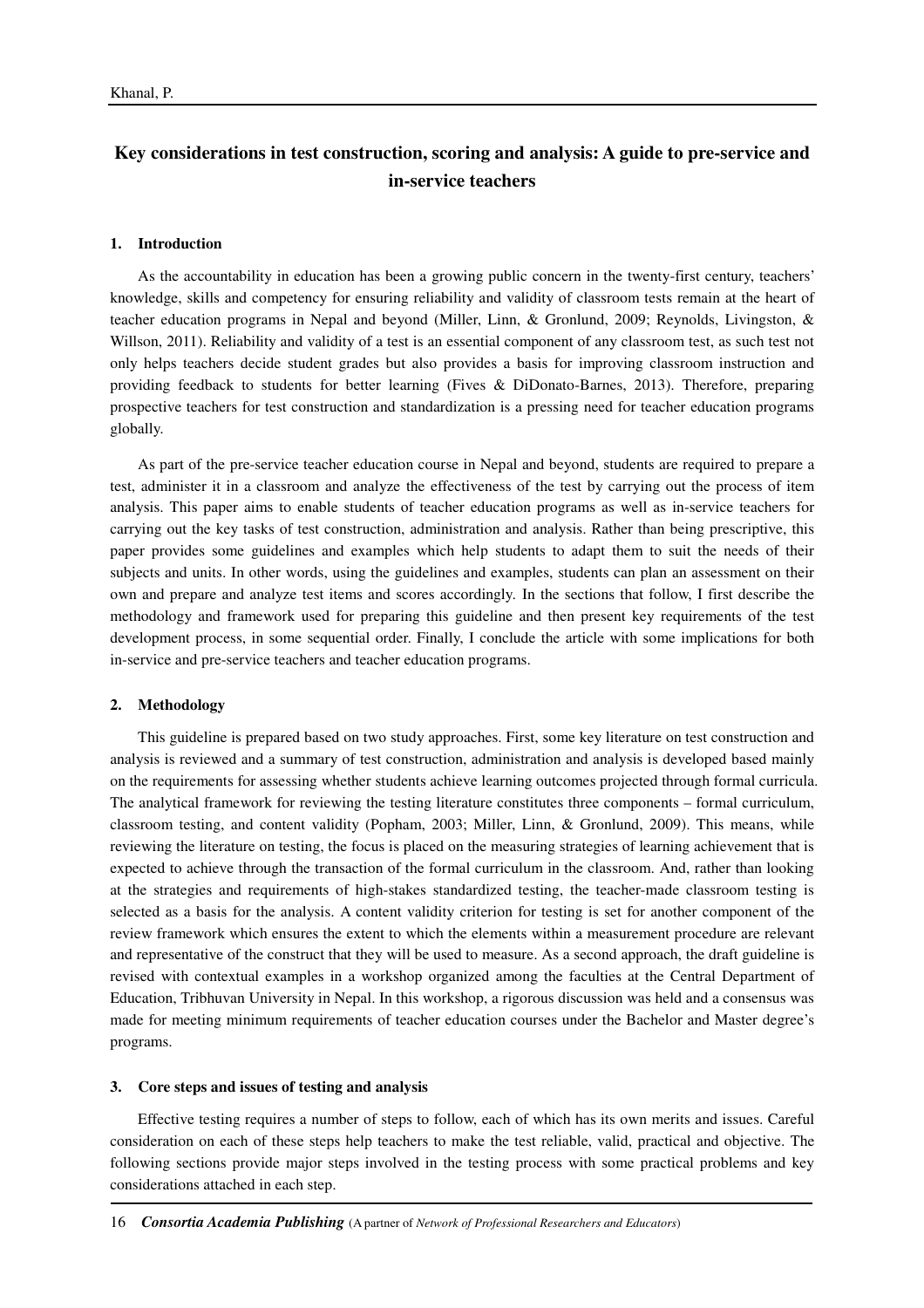### *3.1 Preparation of test objectives and a specification table*

The first issue of preparing formal assessment is to ascertain the aims and objectives of testing preferably displayed through a specification table. The major aim of preparing the specification table is to ensure the validity of a test, which is the degree to which the evaluations or judgments we make as teachers about our students can be trusted based on the quality of evidence we gathered (Wolming & Wilkstrom, 2010). Such a table provides a two-way chart to help teachers relate their instructional objectives, the cognitive level of instruction, and the amount of the test that should assess each objective (Notar, Zuelke, Wilson, & Yunker, 2004; Wolming & Wilkstrom, 2010). A major point to note is that teaching is a purposeful activity and assessment is the process of assuring that the students achieve the level of learning specified by the curriculum. Therefore, every test should have a purpose to assess the extent to which students acquire a certain level of learning in terms of knowledge, skill and behavior. Students' learning outcomes are categorized at different levels, from a low recall stage to higher abilities such as analysis and evaluation. Benjamin Bloom's taxonomy of educational objectives suggests that students' learning achievement is categorized at six levels, from simple to complex. They are knowledge, understanding, application, analysis, synthesis and evaluation (Krathwohl, 2002). While devising a test, students should review the objectives and learning outcomes of the content and make a specification table, specifying the levels of learning they want to assess. This table should also include the types and number of test items to be used in a test paper. This is one of the best ways of ensuring the content validity of the test.

An example of specification tables showing levels of learning outcomes and the types and number of questions to assess them are given below:

# **Table 1**

|                                                      | Specific   | Type of the     |           | Levels of learning |             |                  |  |
|------------------------------------------------------|------------|-----------------|-----------|--------------------|-------------|------------------|--|
| Unit                                                 | Objectives | questions       | Knowledge | Understanding      | Application | Higher Abilities |  |
|                                                      |            | Short answer    |           |                    |             |                  |  |
|                                                      | .          | Long answer     |           |                    |             |                  |  |
|                                                      |            | Multiple choice | 10        |                    |             |                  |  |
| Mote. The numbers in the colls are illustrative only |            |                 |           |                    |             |                  |  |

*An example of specification table* 

*Note.* The numbers in the cells are illustrative only.

# *3.2 Writing test items, organizing them onto a test paper, typing and proofreading and printing*

After preparing the specification table specifying the levels of learning and types of test items, the next step is to write the items in a simple and understandable language. The test items are to be proofread by a language expert to make sure that there are no syntax and grammatical errors. The finalized items are then organized into a test paper with necessary information and instructions. The test items can be organized into a few groups according to the types of questions or the areas and units of learning. The major information to be included in the final test is grade or level, subject, full marks and the breakdown of marks into each item, pass marks, time, and guidelines for answering the items. The finalized test should be printed in good quality in adequate numbers.

# *3.3 Administering the items*

The next step is an arrangement and management of all tasks associated with testing that allows students to respond to each item in a conducive environment and ensures that there is not any hindrance and restriction for responding to the items. While conducting the test, the physical ambiance of the test center is very important. Equally important is providing support to the students to help students facilitate responding to the questions. To facilitate the item analysis process, it would be better if the number of students taking the test is more than 30. If the number of students in one class is very low, the test can be taken in more than one class or school. Before administering the test, students can make a guideline for examinees including the basic rules and consideration for writing answers in the test center.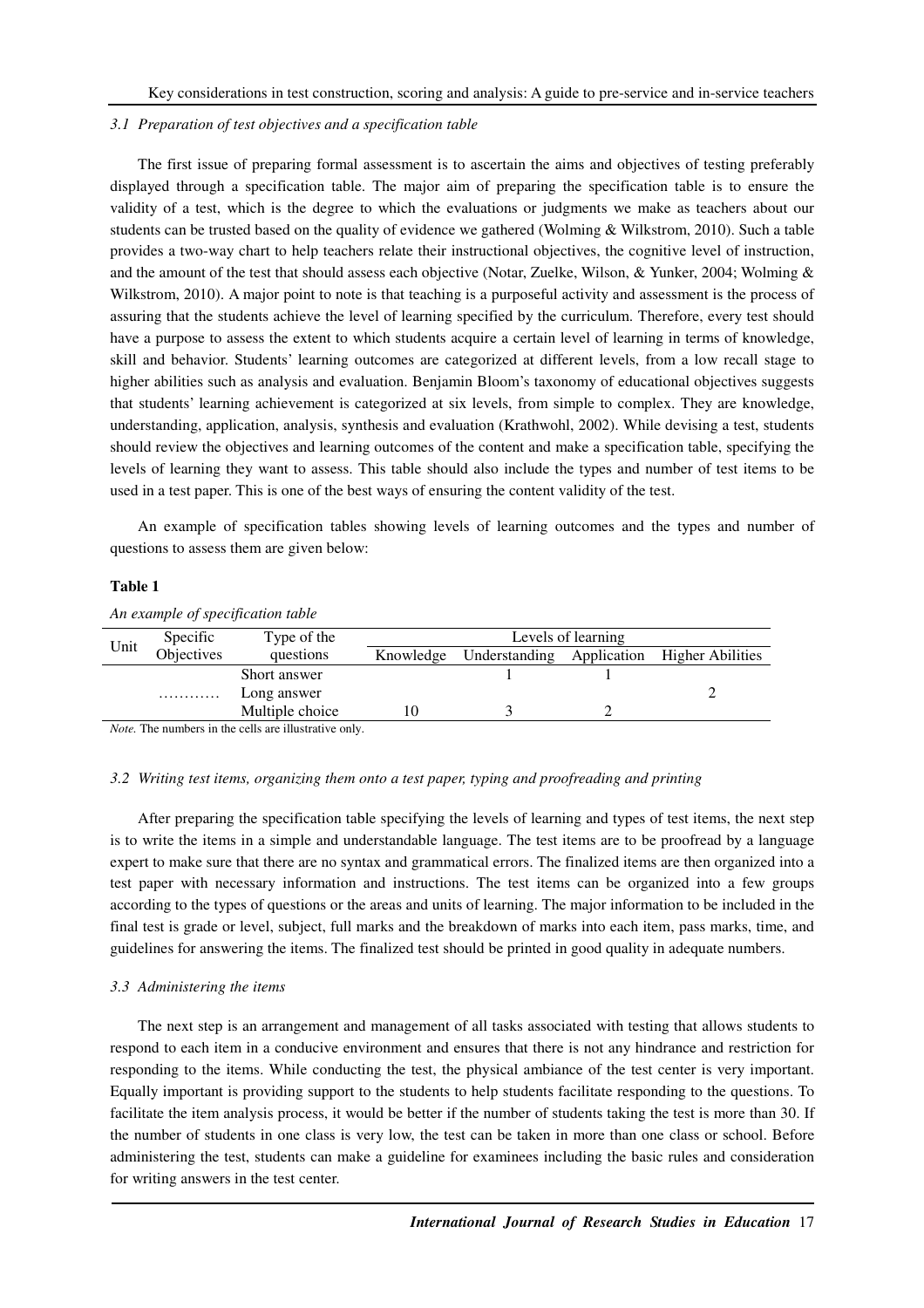### *3.4 Preparing answer key and rubrics*

Along with the administration of the test, there is a need for preparing an answer key for multiple-choice items and rubrics for a subjective answer to make scoring more accurate and reliable. The answer key provides the correct answer of the multiple-choice items whereas rubrics provide the basis for scoring the essay-type test. The rubric breaks down the answer of subjective items into different components and provides guidelines to provide marks for each component. It is a plan or scheme for providing certain marks to the answers against specific criteria prepared before the test is administered (Kubiszyn & Borich, 2003). Scoring rubrics are prepared based on the expected response from the students. If the response requires components that are distinct and separate, rubrics specify these components and allocate marks for each of these components. This is called an analytical rubric (Miller, Linn, & Gronlund, 2008). An example of a rubric for writing assignment presented by Miller, Linn, and Gronlund (2008) includes the following seven components – ideas and content, organization, voice, word choice, sentence fluency, conventions and citing sources. The scoring points are allocated accordingly. On the other hand, students' responses can also be rated holistically, in which "rubrics yield a single overall score taking into account the entire response" (Miller, Linn, & Gronlund, 2008, p. 251). In scoring student's work at the school level, the analytical rubric is used more often than a holistic rubric. An example of a rubric is given below:

## **Table 2**

*An example of a rubric* 

| Multiple choice questions | Correct answer | Subjective question rubrics |                   |  |
|---------------------------|----------------|-----------------------------|-------------------|--|
|                           | a              | Short answer question       | Introduction - 1  |  |
|                           | с              | 1 (full mark $5$ )          | First reason - 2  |  |
|                           |                |                             | Second reason - 2 |  |
|                           | a              |                             |                   |  |
|                           |                |                             |                   |  |
|                           | a              | Short answer question       | . 2               |  |
|                           | c              | $2$ (full mark 5)           | . 2               |  |
|                           |                |                             |                   |  |
|                           |                |                             |                   |  |
| 10                        | b              | Long answer question        | . 2               |  |
|                           | a              | $1$ (full mark $10$ )       | .                 |  |
| 12                        |                |                             | .                 |  |
| 13                        | с              | Long answer question        | .                 |  |
| 14                        | n              | $2$ (full mark 10)          |                   |  |
| 15                        |                |                             |                   |  |

### *3.5 Scoring the test*

Following the answer key and rubric, the next step is to score each item against the rubric criteria and calculate the total marks obtained by each student. In this step, the examiner should be careful in marking each item, making sure that each item is scored accurately taking account of each of the scoring criteria. Equally important is to double-check the total marks and make sure no answers are left unscored.

#### *3.6 Item analysis of multiple-choice items*

Item analysis is the process of analyzing the effectiveness of each item on a test, rather than the test as a whole, for its difficulty, appropriateness, relationship to the rest of the test (Miller, Linn, & Gronlund, 2008; Wright, 2008; Reynolds, Livingstone, & Willson, 2011). Item analysis is useful in helping test designers determine which items to keep, modify or discard in a given test, and how to finalize the score for a student (Reynolds, Livingstone, & Willson, 2011). When we improve the individual test item, it helps to improve the overall quality of the test – hence improve both reliability and validity. It is worth noting that each test item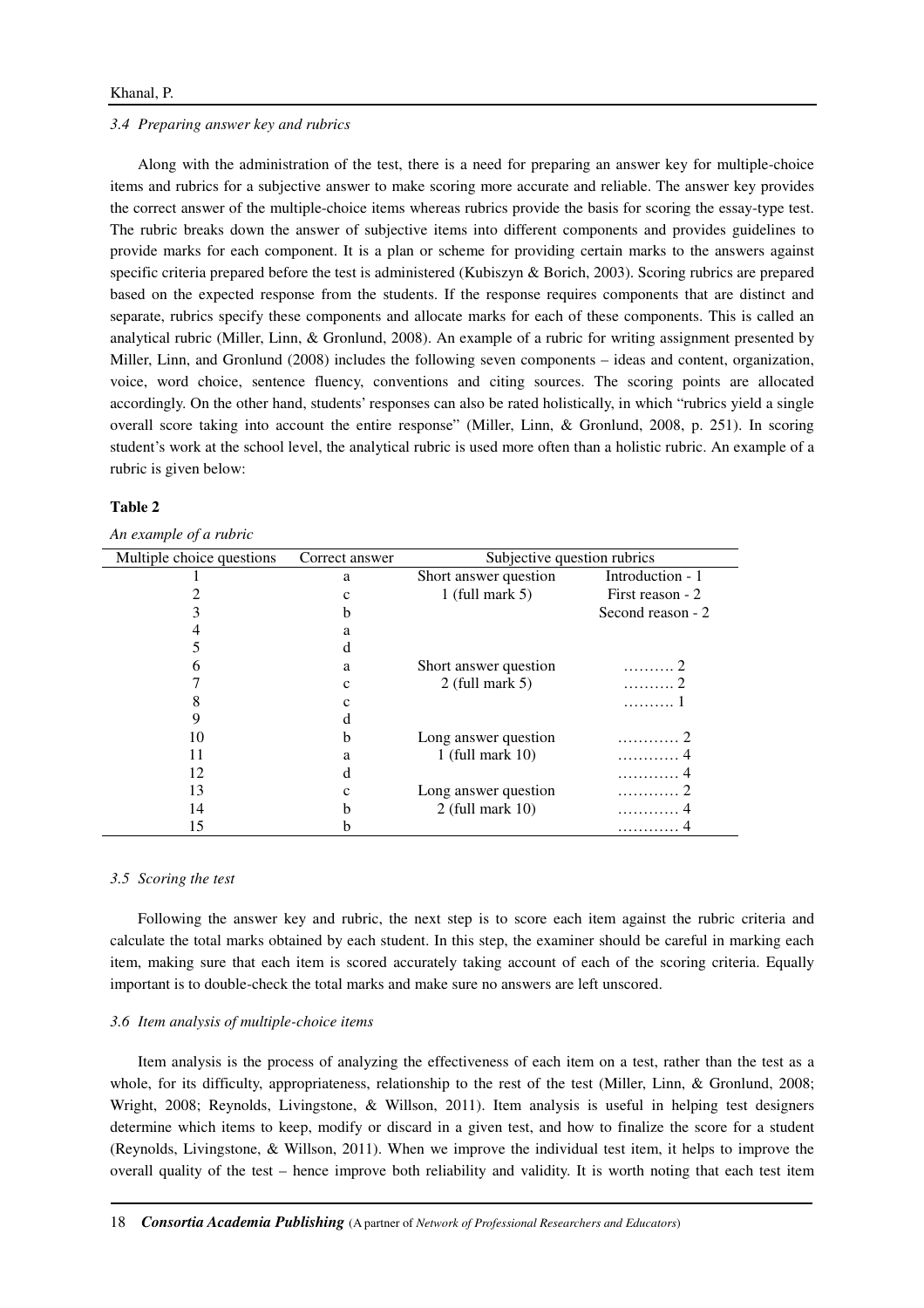intends to measure certain knowledge, fact, concept, or understanding and item analysis aims to look at the extent to which item is effective enough to measure what the test intended to measure. When analyzing together, item analysis also examines the class-wide performance of individual test items. Therefore, through analyzing student responses to the individual test item, one can evaluate the overall quality of the test and ensure test effectiveness and fairness (Reynolds, Livingstone, & Willson, 2011).

An item analysis includes the analysis of three important measures of individual test items: difficulty level, discrimination index and power of distractors.

*Difficulty level (p)* - The difficulty level of an item is the proportion of examinees who answer the item correctly. It is the relative frequency with which examinees choose the correct response (Thorndike, Cunningham, Thorndike, & Hagen, 1991). Therefore, the value of difficulty level ranges from 0 to 1. An important point to note is that higher difficulty indexes indicate easier items. For example, if an item has item difficulty 0.95, this is a very easy item since, by definition, 95% answer this item correctly. In general, Items with difficulties less than 30 percent or more than 90 percent need attention. Such items should either be revised or replaced. An exception might be at the beginning of a test where easier items (90 percent or higher) may be desirable.

What should be the difficulty level of an item in a test? This should depend on the types and use of the test (Kaplan & Saccuzzo, 2009). The first thing is to consider the probability of a correct answer by chance. For example, in a true-false item, 50% of students answer the item correctly by guessing (or chance), therefore, difficulty level .5 could be a low value. But, for a 4-alternative multiple-choice item, there is only a 25% chance to choose the correct answer by guessing. Therefore, the difficulty level of 0.5 could be higher.

The optimal difficulty level for an item is "about halfway between 100% of the respondents getting the item correct and the level of success expected by chance alone" (Kaplan & Saccuzzo, 2009, p. 171). This is calculated by taking an average of 100% (1.00) success and chance performance. For multiple-choice items, the optimum difficulty level is therefore 0.625 and for a true-false item, this is 0.75.

Interpretation of difficulty level of an item: According to Backhoff, Larrazolo, and Rosas (2000), the median difficulty level of the examination should range between 0.5 and 0.6, the values of p being distributed in the following manner: easy items (0.8 and above)  $5\%$ ; items of medium-low difficulty (0.6 to 0.8) 20%; items of medium difficulty  $(0.5 - 0.6)$  50%; medium-hard items  $(0.2 - 0.5)$  20%; and difficult items  $(0.2$  and less) 5%. The following table summarizes the interpretation criteria of the difficulty level of test items.

# **Table 3**

### *Criteria for interpreting p-value*

| $p$ -value   | Meaning               | Expected number of items |
|--------------|-----------------------|--------------------------|
| $0.8 - 1.00$ | Easy items            | 5 %                      |
| $0.6 - 0.8$  | Medium-low difficulty | 20%                      |
| $0.5 - 0.6$  | Medium difficulty     | 50%                      |
| $0.2 - 0.5$  | Medium-hard items     | 20%                      |
| $0.0 - 0.2$  | Hard items            | 5%                       |

*Source*: Backhoff, Larrazolo, and Rosas (2000)

*Discriminating index (D) - Discrimination index is the value that shows the ability of an item to* differentiate between the high achieving and low achieving students. In other words, D-value measures 'the extent to which a test item discriminates or differentiates between students who do well on the overall test and those who do not do well on the overall test" (Kubiszyn & Borich, 2003, p. 198). The value of D ranges from -1 to +1 with an ideal score of +1.00. Positive coefficients indicate that high-scoring examinees tended to have higher scores on the item, while a negative coefficient indicates that low-scoring students tended to have lower scores. According to Kubiszyn and Borich (2003, p. 198) there are three types of discrimination indexes: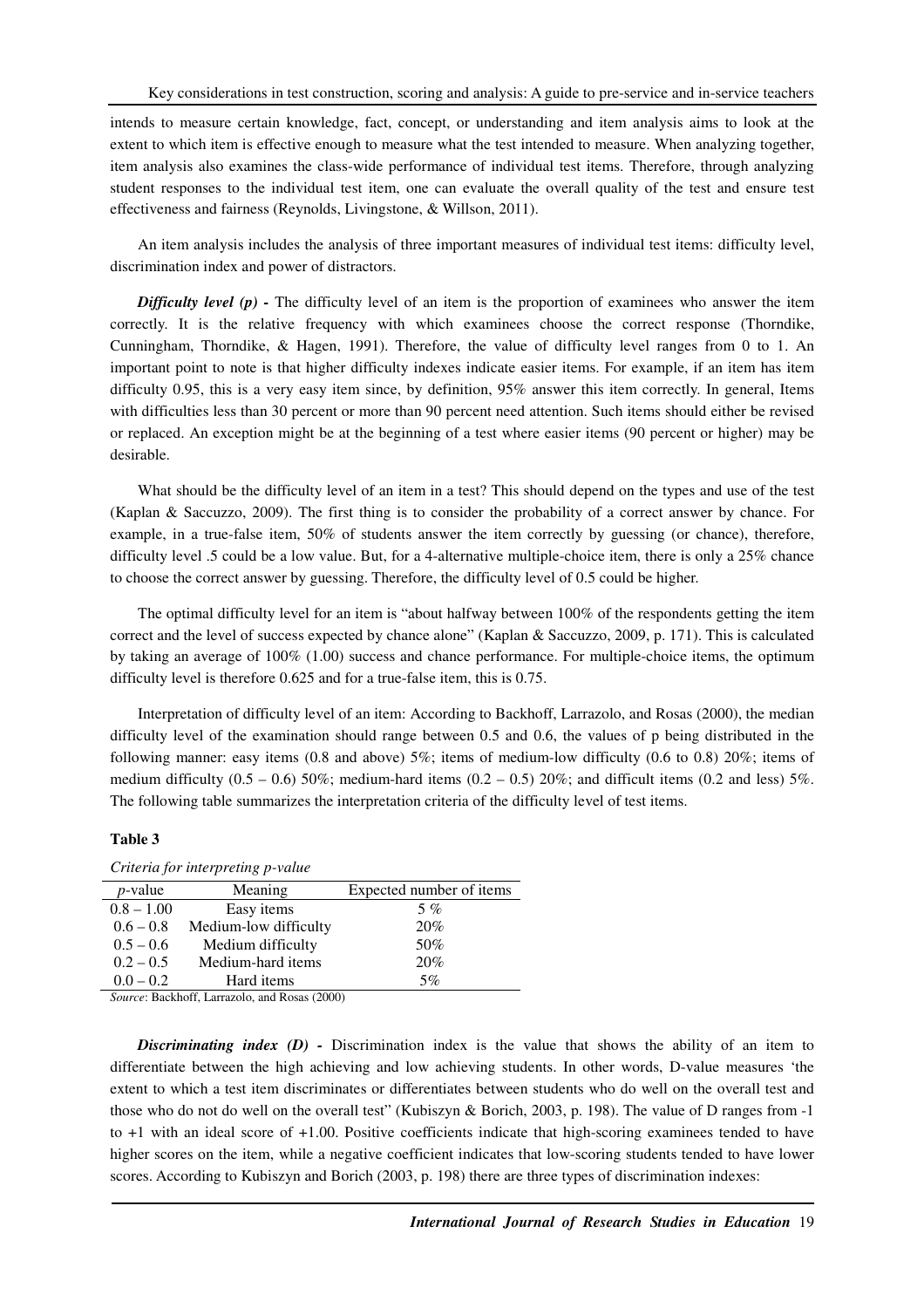# Khanal, P.

- Positive discrimination index those who did well the overall test chose the correct answer for a particular item more often than those who did poorly on the overall test
- $\triangleright$  Negative discrimination index those who did poorly on the overall test chose the correct answer for a particular item more often than those who did well on the overall test
- $\triangleright$  Zero discrimination index those who did well the overall test and those who did poorly on the overall test chose the correct answer for a particular item with equal frequency.

Interpretation of D-value: According to Ebel and Frisbie (1986), a highly discriminating item has a value greater than 0.4, and a lower discriminating item has a value closer to 0 (see table below). If a D-value of an item is negative, the item is discriminating against the students negatively, which is undesirable at all. Negative D values show that high achievers making the items wrong and low achievers making the items correct.

# **Table 4**

| Criteria for interpreting D-value |           |                                                                  |  |  |  |
|-----------------------------------|-----------|------------------------------------------------------------------|--|--|--|
| $D =$                             | Ouality   | Recommendations                                                  |  |  |  |
| $0.40$ and up                     | Excellent | Very good items                                                  |  |  |  |
| $0.30 - 0.39$                     | Good      | Reasonably good but possibly subject to improvement              |  |  |  |
| $0.20 - 0.29$                     | Mediocre  | Marginal items, usually needing and being subject to improvement |  |  |  |
| Below $0.19$                      | Poor      | Poor items, to be rejected or improved for revision              |  |  |  |
| Course Fhal and Frights (1096)    |           |                                                                  |  |  |  |

*Source*: Ebel and Frisbie (1986)

*Power of distractors -* In this process, we analyze the responses in each of the alternatives or options in multiple-choice items to assess the extent to which the distractors are plausible. In other words, the distractor analysis aims to assess how the distracters are able to function effectively by drawing the test takers away from the correct answer. Distractor analysis can be a useful tool in evaluating the effectiveness of distractors in multiple-choice items. In a multiple-choice format, distractors are to be effective, so that each distractor has the potential to attract students while they are looking for the correct alternatives. Otherwise, there is a greater possibility that students will be able to select the correct answer by guessing as the options have been reduced.

*Calculation and analysis of difficulty level, discrimination index and power of distractors -* The general procedures for analyzing an item based on the above three methods are as follows:

- Arrange the answer books from the highest total scores to lowest scores.
- $\triangleright$  Keep the upper and lower 27% answer books separately and use these two groups for analysis (middle 46% copies are not considered, keep them away). The percentage of 27 percent is used because "this value will maximize differences in normal distributions while providing enough cases for analysis" (Wiersma & Jurs, 1990, p. 145). For example, if you have 30 answer books arranged from the higher scores to lower scores,  $27\%$  of  $30 = 8.1$  (= 8). Therefore, select 8 copies from the upper group and 8 copies from the lower group. Now we can calculate the difficulty level and discriminating index of each item.
- $\triangleright$  Difficulty level. Let's start from item 1. First, we will count the number of students who answer item 1 correctly from the upper group. Let's say this number is 7. Similarly, we will count the number of students who answer item 1 correctly from the lower group? Let's say this number is 2. We know that the total number of students in the upper and lower group is 8 each.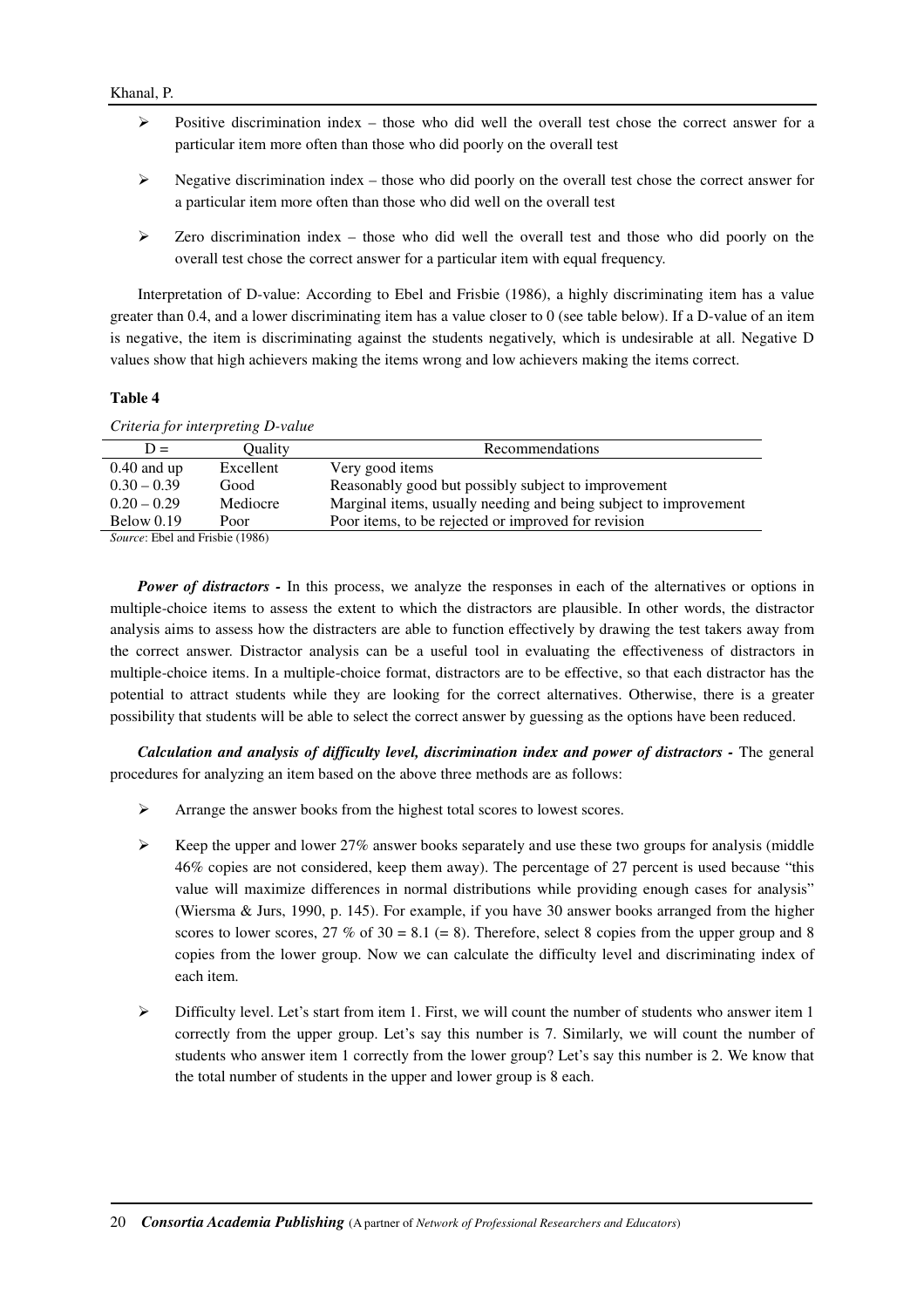> Then, difficulty level of item 1 (p<sub>1</sub>) =  $\frac{7+2}{8+8}$  =  $\frac{9}{16}$  = 0.56

Formula,

If the number of students answers the item correctly in the upper group  $= U_r$ 

If the number of students answers the item correctly in the lower group  $= L_r$ 

If the total number of students in the upper group  $= U_n$ 

If the number of students in the lower group  $= L_n$ 

The difficulty level of the item (p) =  $\frac{Ur + Lr}{\ln 1 \cdot h}$ 

The easiest item has a p-value closer to 1 and a difficult item has a p-value closer to 0.

 $\triangleright$  Discriminating value. The discrimination value of item 1 (D<sub>1</sub>) =  $\frac{7-2}{8} = \frac{5}{8} = 0.62$ 

Formula,

If the number of students who answers the item correctly in the upper group  $= U_r$ 

If the number of students who answers the item correctly in the lower group  $= L_r$ 

If the total number of students in the upper group  $= U_r$ 

If the number of students in the lower group  $= L_r$ 

Discrimination index of item (D) =  $\frac{Ur - Lr}{Un \text{ or } Ln}$ 

 $\triangleright$  Power of distractors. To analyze the effectiveness or power of distractors, we compare responses on key and distractors between upper and lower groups. We count responses on the correct answer and distractors and use logical analysis to assess the extent to which distractors are plausible. For a good item, distractors and key (correct option) should meet the following two criteria (DiBattista & Kurzawa, 2011): the correct option or key should be chosen by a majority of students and the number of students selecting the key in the high scoring group should always be greater than the number of students selecting it in the lower group, and, all distractors should be plausible, which should reasonably lure students away from the key. Therefore, some students who are not fully knowledgeable about the content area are likely to select them. Haladyna and Downing (1993) have suggested that at least 5% of examinees should select each of an item's distractors, and this value is a common benchmark for distractor functionality. In the tables below, there are examples of various types of multiple-choice questions based on the power of distractors.

# **Table 5**

*An example of 18 students' response on a good multiple-choice item* 

| Item No. 1 | h* |  | * correct answer |
|------------|----|--|------------------|
| Upper      |    |  |                  |
| Lower      |    |  |                  |
| Total      |    |  |                  |

*Analysis* - Correct option 'b' is chosen by 11 students (out of 18). Among them, 7 students in the upper group answer the item whereas only 4 students from the lower group answer it. All three distractors attract the students reasonably (at least 5%). Therefore, Item no. 1 is a good item. While analyzing the responses in this way, there are three different cases in which items to be considered revising. They are whether an item is miskeyed, whether responses to the item are characterized by guessing, or whether an item is ambiguous (Kubiszyn &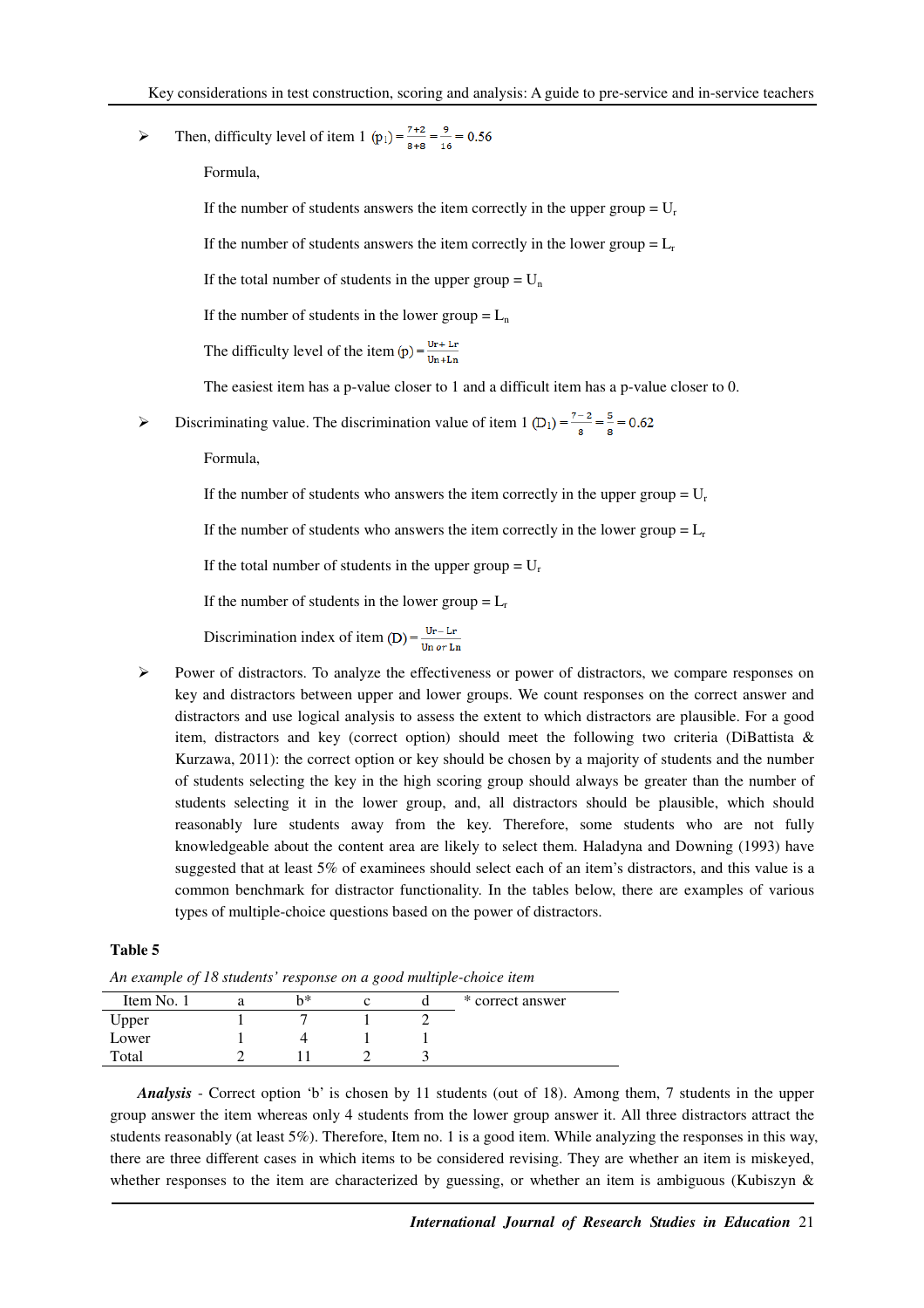# Khanal, P.

Borich, 2003). Let's see the examples provided.

*Miskeying* – When an item is miskeyed, most students from the upper group will select an option that is a distractor, rather than the option that is keyed.

# **Table 6**

*An example of 15 students' responses on a miskeyed multiple-choice item.* 

| Item No. 2 |  | ∼* |  |
|------------|--|----|--|
| Upper      |  |    |  |
| Lower      |  | -  |  |
| Total      |  |    |  |

*Note*: In this example, the correct option is 'b', this is miskeyed to 'c'.

*Ambiguity* – There could be an ambiguous distractor when students from the upper group choose one of the distractors with about the same frequency.

# **Table 7**

*An example of 15 students' response an ambiguous multiple-choice item* 

| Item No. 3 | ่า* |  |  |
|------------|-----|--|--|
| Upper      |     |  |  |
| Lower      |     |  |  |
| Total      |     |  |  |

*Note*: In this example, distractor 'b' is ambiguous.

*Guessing* – In case of guessing, students from the upper group respond in a more or less random fashion. According to Kubiszyn and Borich (2003, p. 203), this case is likely to exist when "the item measures content that is i) not covered in class or text, ii) so difficult that even the upper-half students have no idea what the correct answer is, or iii) so trivial that students are unable to choose from among the options provided.

# **Table 8**

*An example of 20 students' response on a multiple-choice item mostly by guessing* 

| Item No. 4 | a* |  |  |
|------------|----|--|--|
| Upper      |    |  |  |
| Lower      |    |  |  |
| Total      |    |  |  |

The above examples suggest that while distractors in multiple-choice items should be clearly incorrect and key must be definitely correct, the distractors should seem likely or reasonable to students who are not sufficiently knowledgeable in the content area. If a distractor is so obvious to be incorrect that almost no examinee will select it, such items do not contribute to the discriminatory power and performance of the item. Therefore, the plausibility of distractors is a major requisite for any functional multiple-choice items.

### **4. Conclusion and implications**

Test construction, scoring and analysis and use of test results are key areas for teachers in order to make assessments reliable and accurate as well as to help students improve learning and administrators to plan for school improvement as a whole. A good teacher education program, therefore, should incorporate courses that prepare students for designing and analyzing the test. Test analysis is particularly useful in multiple-choice items which are used increasingly both as classroom and standardized tests. An effective multiple-choice item should have reasonable levels of difficulty level and discriminatory power, and more importantly, its distractors should be equally plausible so that test items could differentiate students based on their cognitive ability and mastery over the content. In this context, this article could be useful for those responsible for constructing, administrating and analyzing test items and thereby they could contribute to standardizing the test and enhance the credibility of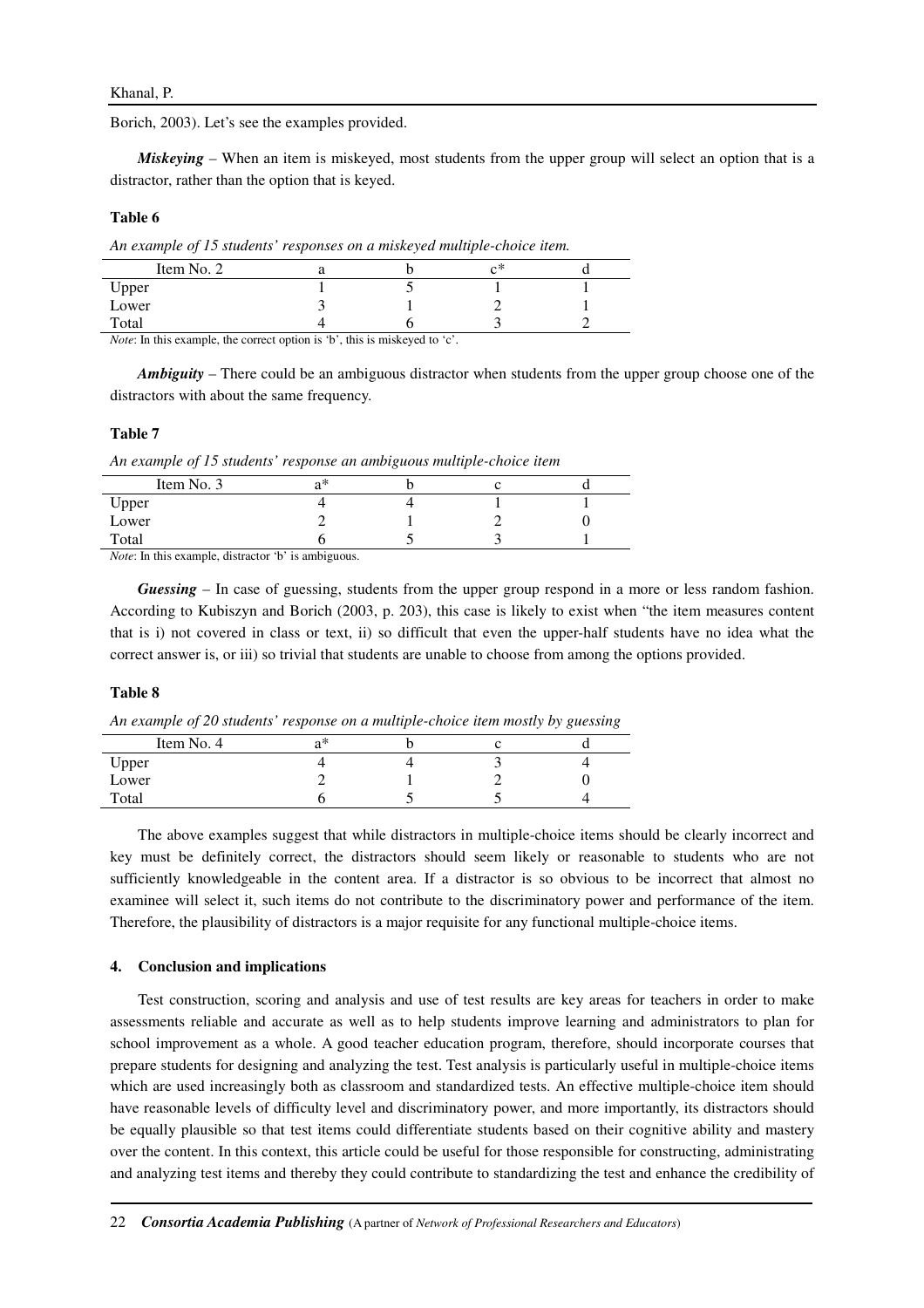the test results.

A significant aspect of this article is the reflection from the literature about what requires a good test and what procedures are essential for constructing test items and assessing whether each item of the test is effective in multiple-choice items in particular. As a useful resource, this article provides a framework in which educational objectives are set and pupils' progress charted and expressed. Certainly, no specific instrument for measuring is perfect. However, considering the use of tests as a pivotal means of assessing and reporting students' progress, this article contributes to the field of educational testing by offering practical steps involved in assessing children's learning. More importantly, this article provides useful steps and examples for analyzing the effectiveness of each item (item analysis) of a test containing multiple-choice items. As the plausibility of distractors in multiple-choice items is always a concern and many novice teachers fail to select appropriate keys and distractors while devising multiple-choice items (Kubiszyn & Borich, 2003; Miller, Linn, & Gronlund, 2009), the examples and suggestions in this article could provide greater insight into the key areas of difficulties. While distractors are prone to ambiguity, and miskeying and guessing are most likely due to the poorly constructed multiple-choice items, educators should consider these three possible areas of error as a parameter while reviewing and finalizing the items.

This article has a practical implication for both students pursuing a teacher education degree and teachers working in schools and colleges. The students in the teacher education program could prepare themselves for their teaching career by broadening their knowledge and understanding of testing and by developing skills for constructing the test, scoring students' responses and analyzing the test items to ensure their effectiveness and suitability. In-service teachers could employ the above strategies to inform, improve and evaluate classroom instruction. Effective teaching creates learning opportunities for students, but without testing, teachers fail to ensure that all students are learning effectively. As Popham (2003) rightly contends, "*how* a teacher tests— the way a teacher designs tests and applies test data—can profoundly affect *how* well that teacher teaches" (p. 1), the success of teaching is measured through the ability of teachers for providing an equitable learning opportunity for learners as well as for ensuring whether students grasp the intended learning through effective testing. One of the major responsibilities of teachers is to decide students' learning, and such a decision should be based on the evidence of learning. In most cases, teachers make inferences using test scores. As the accuracy of such inferences is always crucial, testing should ensure that each test item is effective enough to measure the learning outcomes of the students and the procedure for transforming response to score is free from error and bias. Any professional teacher training program, therefore, should consider the systematic and scientific way of designing, administrating, scoring and reporting the test result. Otherwise, assessment in the forms of test and examination may lead to some destructive consequences, which Stobart (2008) indicated clearly in his seminal book 'uses and abuses of assessment'. The main point is that making claims and decision about students' learning through ill-prepared testing could make a debilitating impact not only on students' learning and performance, but largely on their psychological and emotional wellbeing and, in some circumstances, on their life as a whole.

# **5. References**

Backhoff, E., Larrazolo, N., & Rosas, M. (2000). The level of difficulty and discrimination power of the basic knowledge and skills examination. *Revista Electrónica de Investigación Educativa*, *2*(1), 1–16.

DiBattista, D., & Kurzawa, L. (2011). Examination of the quality of multiple-choice items on classroom tests. *The Canadian Journal for the Scholarship of Teaching and Learning*, *2*(2), 1-23. https://doi.org/10.5206/cjsotl-rcacea.2011.2.4

Ebel, R. L., & Frisbie, D. A. (1986). *Essentials of education measurement*. Englewood Cliffs, NJ: Prentice Hall.

Fives, H., & DiDonato-Barnes, N. (2013). Classroom test construction: The power of a table of specifications. *Practical Assessment, Research, and Evaluation*, *18*(3), 1-7.

Haladyna, T. M., & Downing, S. M. (1993). How many options is enough for a multiple-choice test item? *Educational and Psychological Measurement*, *53*, 999-1010. https://doi.org/10.1177/0013164493053004013